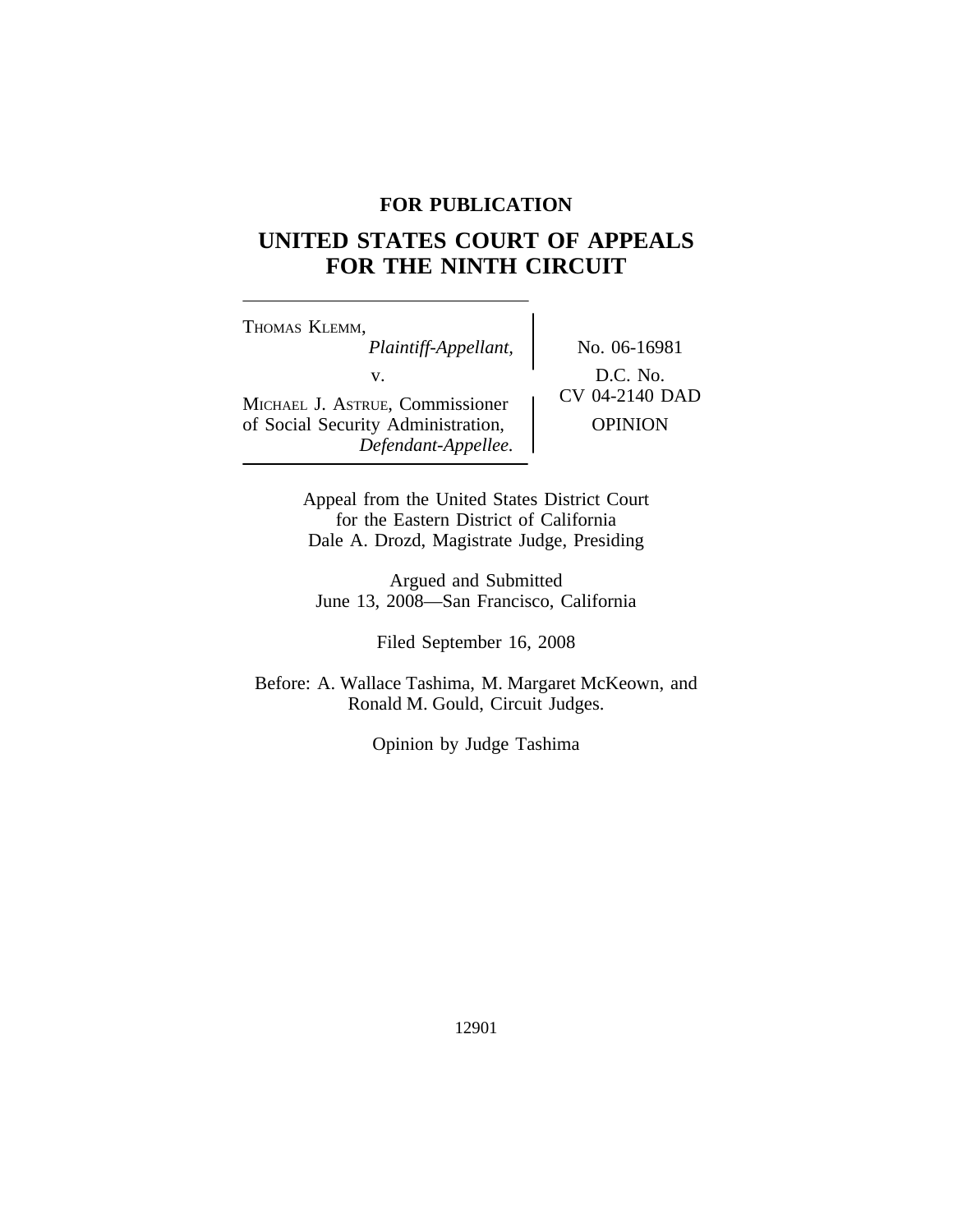### **COUNSEL**

Ian M. Sammis, San Rafael, California, for the plaintiffappellant.

Deborah Lee Stachel, Special Assistant United States Attorney, San Francisco, California, for the defendant-appellee.

#### **OPINION**

TASHIMA, Circuit Judge:

Appellee Commissioner of the Social Security Administration ("Commissioner") denied Appellant Thomas Klemm's motion to reopen an application for Disability Insurance Benefits ("DIB") under Title II of the Social Security Act. Klemm subsequently filed a complaint with the District Court, which the District Court dismissed for lack of subject matter jurisdiction. On appeal, we confront two jurisdictional questions: whether Klemm's appeal was timely and whether the District Court erred by concluding that it lacked subject matter jurisdiction. We have jurisdiction to determine our own jurisdiction, *Ramadan v. Gonzales*, 479 F.3d 646, 649 (9th Cir. 2007) (per curiam), and hold that Klemm's notice of appeal, though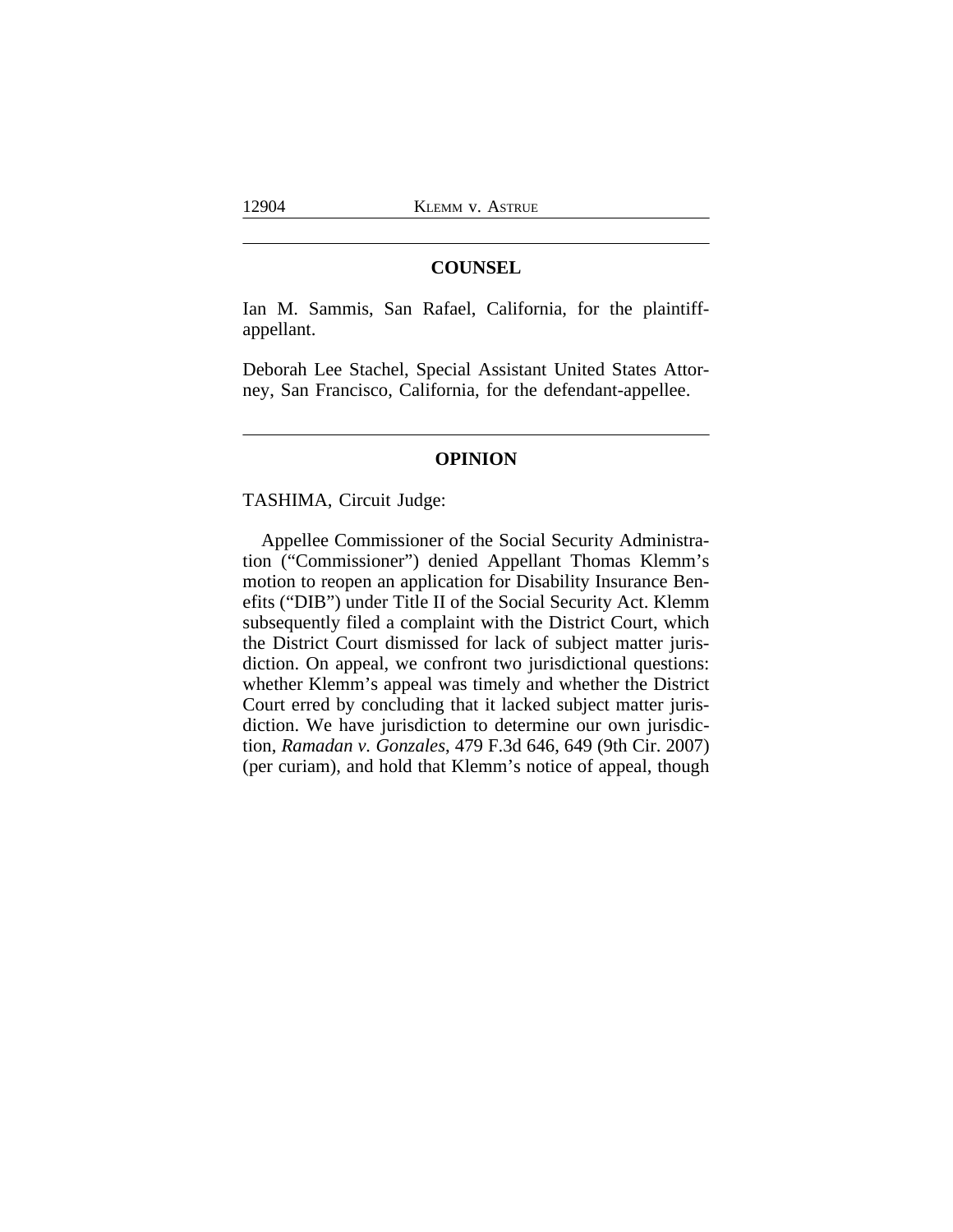KLEMM V. ASTRUE 12905

deficient, was timely filed. Exercising our jurisdiction pursuant to 28 U.S.C. § 1291, we further hold that Klemm failed to state a colorable constitutional claim and affirm the district court.

I.

Klemm filed an application for DIB on October 23, 1996, alleging disability due to constant pain from a "bad back and both knees" with an onset date of October 1, 1992. The Commissioner denied Klemm's application on December 7, 1996, in a letter that also informed Klemm of the appeal procedure. Klemm did not appeal.

Klemm filed a second application for DIB and an application for Supplemental Security Income under Title XVI of the Social Security Act on April 12, 2002. In this application, Klemm again alleged a disability onset date of October 1, 1992. The application was denied initially and on reconsideration. Klemm timely requested a hearing and, in April 2003, asked the Administrative Law Judge ("ALJ") to reopen the 1996 denial of benefits.

The ALJ denied Klemm's motion to reopen as untimely, finding "no evidence in the record that the claimant lacked the mental capacity to timely request review of the prior adverse determination." Thus, the ALJ determined that *res judicata* applied to Klemm's request for benefits from October 1, 1992, to December 7, 1996, the date of the initial denial. As to the remainder of Klemm's application, the ALJ determined that Klemm was disabled due to obesity, sleep apnea, and degenerative arthritis in the knee with an onset date of December 8, 1996. The Appeals Council affirmed.

Klemm then commenced this action, in which he filed a motion for summary judgment arguing, in part, that he "lacked the mental capacity to timely request review" of the December 7, 1996, denial of benefits. The Commissioner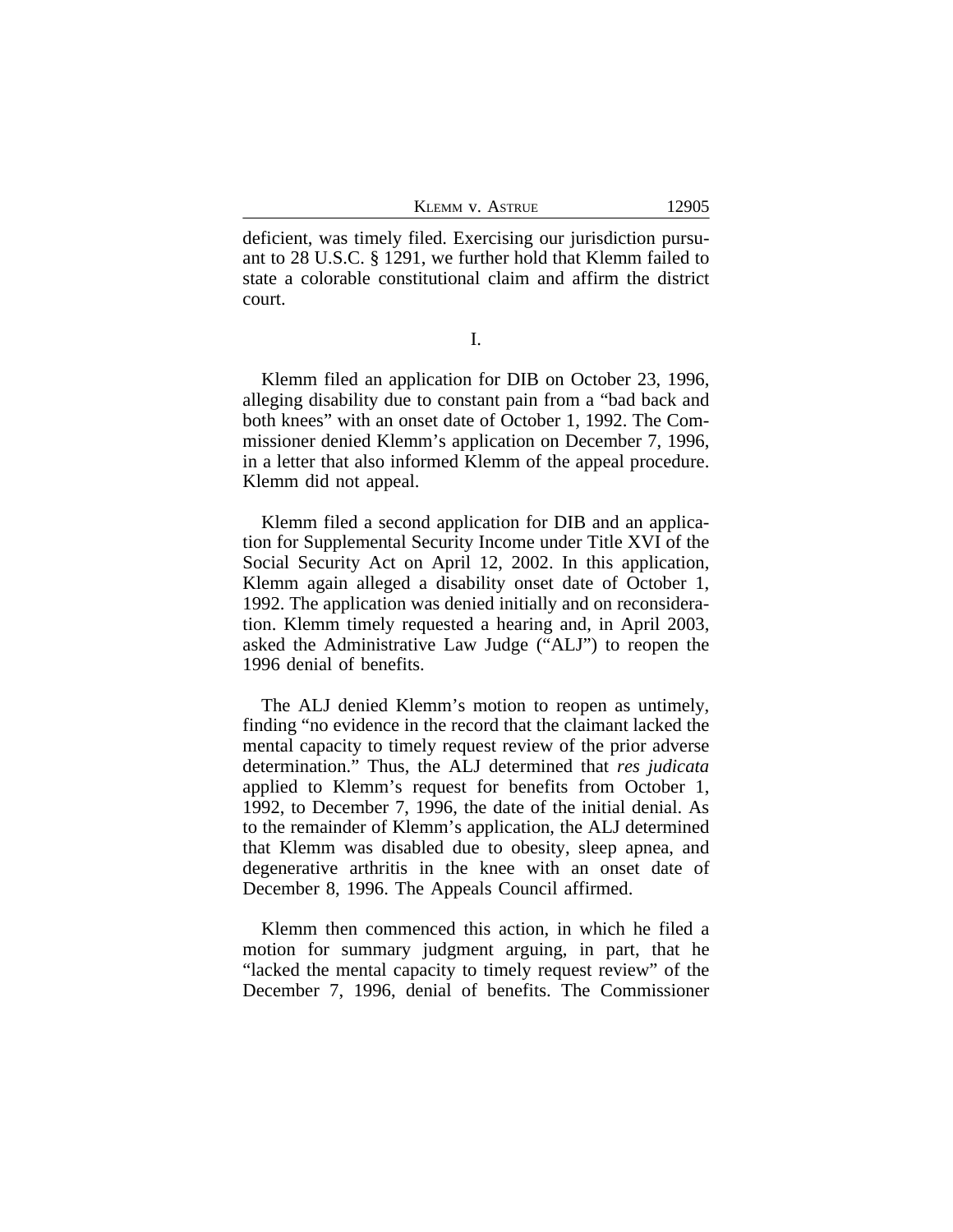| 12906<br><b>KLEMM V. ASTRUE</b> |  |
|---------------------------------|--|
|---------------------------------|--|

filed a motion to dismiss for lack of subject matter jurisdiction, which the district court granted. Klemm then filed a motion to alter or amend the judgment, Fed. R. Civ. P. 59(e), which the district court denied on August 14, 2006.

On October 10, 2006, Klemm's notice of appeal arrived by mail in the Office of the Clerk for the Eastern District of California. The notice of appeal was accompanied by a check for the filing fee, but the check was postdated to October 12, 2006. The Clerk rejected the notice and mailed it and the check back to Klemm's counsel. An accompanying deficiency notice read: "The check was postdated to 10/12/06. We are also an electronic filing court — this appeal should be filed online." Klemm filed an electronic notice of appeal on October 16, 2006.

II.

**[1]** We must first determine whether we have jurisdiction over Klemm's appeal. Because an agency of the United States is a party, the notice of appeal was required to be filed within sixty days after the entry of final judgment. Fed. R. App. P.  $4(a)(1)(B)$ . This time constraint is "both mandatory and jurisdictional." *United States v. Sadler*, 480 F.3d 932, 937 (9th Cir. 2007). For this court to have jurisdiction over this appeal, Klemm must have filed his notice of appeal on or prior to October 13, 2006, sixty days after the denial of his motion to alter or amend the judgment.

The Commissioner contends that Klemm's notice of appeal was filed on October 16, 2006, when Klemm electronically filed the notice with the proper payment, in conformance with the local rules. The Commissioner further contends that the Clerk properly rejected the October 10, 2006, notice of appeal because the accompanying filing fee check was postdated and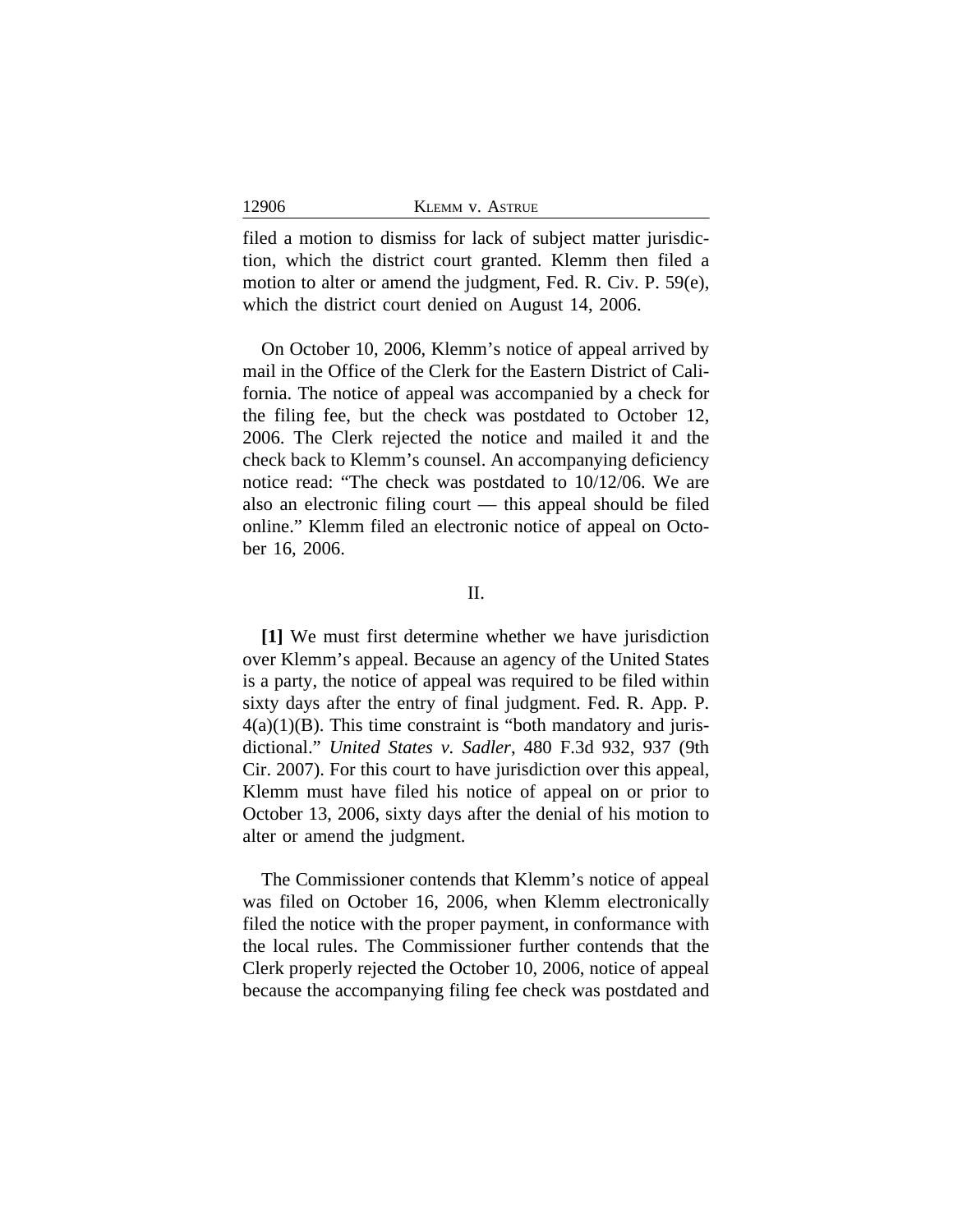the notice was filed by mail rather than electronically, as required by local rule.**<sup>1</sup>**

Klemm concedes that his October 10, 2006, notice of appeal was not filed electronically, as the local rules require, and that he attempted to pay the filing fee with a postdated check. Nonetheless, he contends that the notice was filed on October 10, 2006, because the Clerk physically received the notice of appeal on that date. We agree.

**[2]** As a general rule, a notice of appeal is considered filed at the time the clerk receives the document. *Houston v. Lack*, 487 U.S. 266, 274 (1988) (collecting cases); *Aldabe v. Aldabe*, 616 F.2d 1089, 1091 (9th Cir. 1980). In this case, however, the Clerk rejected Klemm's notice of appeal for two reasons: (1) the filing fee was paid with a postdated check, and (2) the appeal was filed by mail rather than electronically, as required by local rule.

**[3]** If the Clerk had rejected the notice of appeal solely on the ground that the notice was accompanied by a postdated check, our jurisdiction would be clear. In *Parissi v. Telechron, Inc.*, the Supreme Court held that a notice of appeal was filed within the jurisdictional time period, notwithstanding the fact that the filing fee was not paid until after the deadline to appeal had passed. 349 U.S. 46, 47 (1955) (per curiam). We reached the same conclusion in *Gee v. Tenneco, Inc.*, holding that "[w]here a notice of appeal is physically placed in the hands of the clerk's office within the prescribed time limit for filing, but the fee is not paid and filing does not take place until the limit expires, the notice may be treated as timely." 615 F.2d 857, 859 (9th Cir. 1980).

There is no principled distinction between a notice of

**<sup>1</sup>**The Commissioner also argues that the notice and proof of service were deficient because they were postdated to October 12, 2006. The Clerk, however, did not reject the notice on these grounds.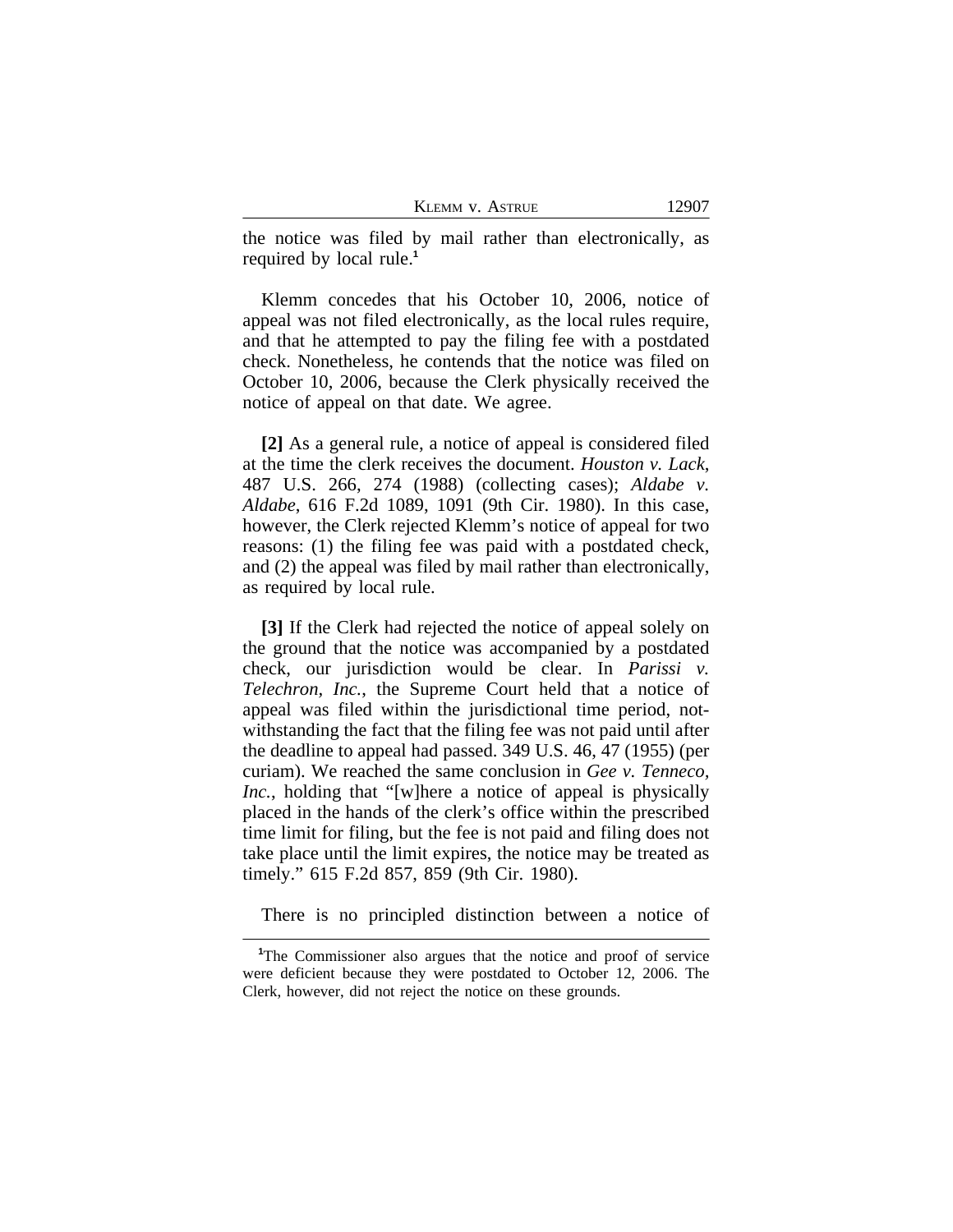appeal submitted without a filing fee and a notice of appeal accompanied by a postdated check. Thus, the postdated check cannot, by itself, render the October 10, 2006, notice of appeal untimely.

**[4]** The Clerk, however, also rejected Klemm's October 10, 2006, notice of appeal because it was mailed rather than electronically filed. The Eastern District of California has adopted an electronic case filing system. The local rules provide:

Unless excused by the Court or by the electronic filing procedures set forth in these Rules, attorneys shall file all documents electronically pursuant to those Rules. All complaints, and subsequent motions, pleadings, briefs, exhibits, and all other documents in a case shall be electronically filed except as otherwise provided by these Rules.

E.D. Cal. Local R. 5-133(a). The local rules further state when electronic filing is complete: "[A] document filed electronically shall not be considered filed for purposes of these Local Rules or the Federal Rules of Civil or Criminal Procedure until the filing counsel receives a system-generated 'Notice of Electronic Filing.' " E.D. Cal. Local R. 5-134(a).**<sup>2</sup>** Klemm did not comply with these local rules.

**[5]** Klemm's failures do not defeat our jurisdiction, however, because filing requirements dictated by local rules are not jurisdictional. *Loya v. Desert Sands Unified Sch. Dist.*, 721 F.2d 279, 280 (9th Cir. 1983). Local rules govern local practice, but a violation of local rules cannot divest this court of the jurisdiction afforded to it by Congress. *See Cintron v. Union Pac. R.R. Co.*, 813 F.2d 917, 920 (9th Cir. 1987); *Loya*, 721 F.2d at 280-81. Thus, a notice of appeal is filed when it

12908

**<sup>2</sup>**Klemm did not receive a Notice of Electronic Filing until he re-filed electronically on October 16, 2006.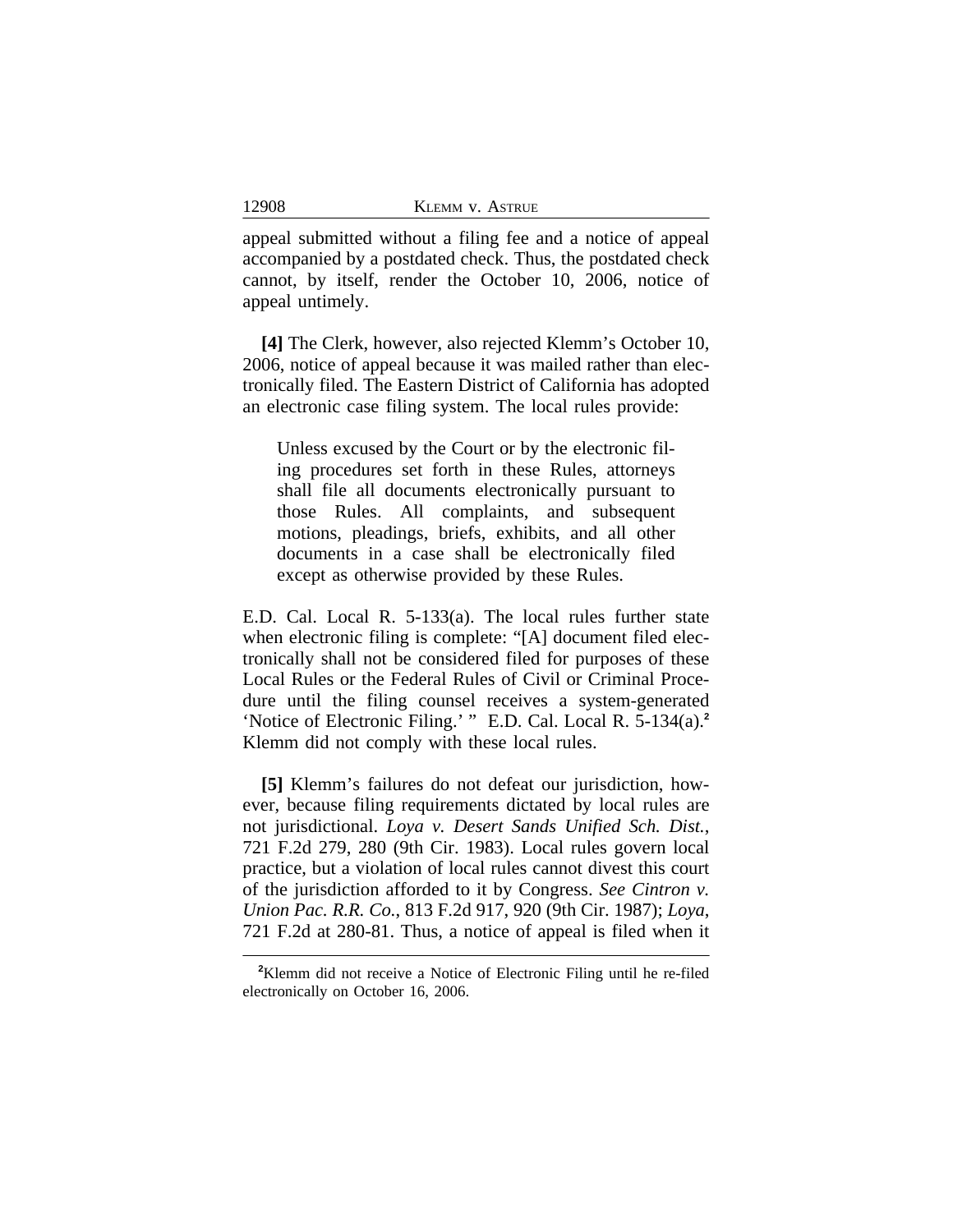is received by the clerk, notwithstanding deficiencies in form that violate local rules.

In *Cintron*, we considered whether a complaint was filed before the statute of limitations had run. The clerk received the complaint before the expiration of the statute of limitations, but rejected the complaint for three reasons: the pleading lacked a two-hole punch at the top of each page; it did not have a civil cover sheet; and it was accompanied by a ninetynine dollar check, an amount above the required sixty dollar filing fee. *Cintron*, 813 F.2d at 920. We found the complaint timely because the deficiencies did not amount to jurisdictional bars. We explained that the first two deficiencies were only "governed by local rules" and that the filing fee requirement, while statutory, did not rise to "the level of a jurisdictional requirement." *Id.* Because the clerk received the complaint before the statute of limitations had run, it was timely filed. *Id.* at 921.

In *Loya*, we held that a complaint prepared and filed on wrong-sized paper was timely filed because it "arrived in the hands of the Clerk within the statutory period." 721 F.2d at 280. We emphasized that local rules are not jurisdictional requirements but are "merely for the convenience of the court's own record keeping." *Id.*

**[6]** Our cases are also in accord with Federal Rule of Civil Procedure 5(d)(4), which provides: "The clerk must not refuse to file a paper solely because it is not in the form prescribed by these rules or by a local rule or practice." Under this rule, the Clerk was obligated to accept Klemm's notice of appeal for filing, despite Klemm's failure to comply with the local electronic filing rules.**<sup>3</sup>** In any event, the Clerk's failure for-

<sup>&</sup>lt;sup>3</sup>This is not to say that the District Court is without power to enforce its rules. The local rules authorize sanctions for counsel's failure "to comply with these Rules." E.D. Cal. Local R. 11-110. Such sanctions, however, cannot strip this court of jurisdiction.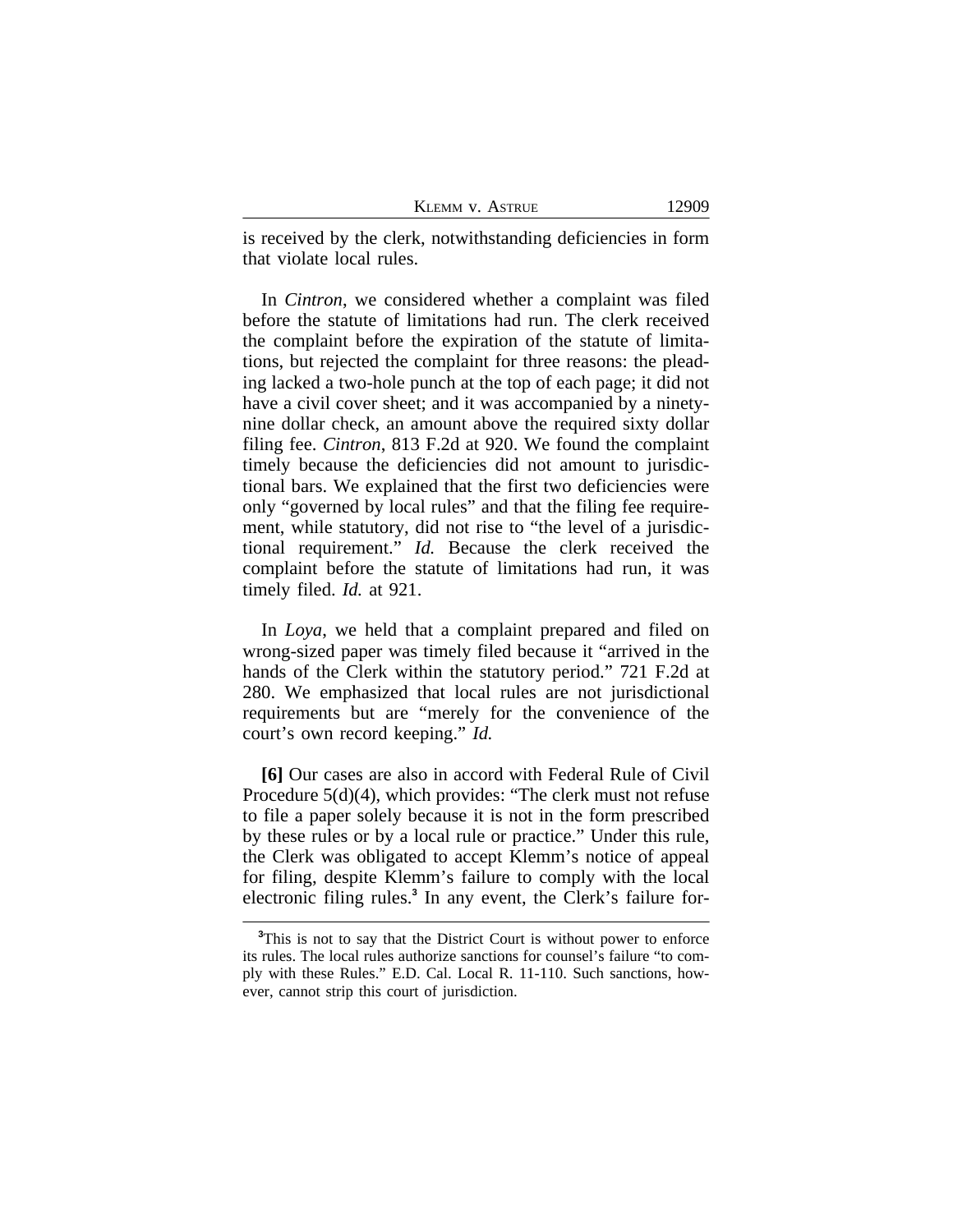12910

mally to file Klemm's notice of appeal is of no import because the paper was deemed filed when it "arrived in the hands of the Clerk within the statutory period." *Loya*, 721 F.2d at 280. Thus, Klemm's notice of appeal was timely even though it was mailed to the Clerk, rather than filed electronically, as the local rules require.

**[7]** The Commissioner's final argument on lack of appellate jurisdiction is that the combination of the postdated check and the failure to electronically file rendered the notice of appeal so deficient that it was not filed when it was received by the Clerk. We find no support for this argument. As demonstrated above, neither error standing alone can defeat our jurisdiction, and we see no reason why these errors in combination should apply with any greater force.

**[8]** Other circuits have considered a notice of appeal "filed" when received by the Clerk with deficiencies equal to or greater than Klemm's. *See Wisniewski v. Dir., OWCP, U.S. Dep't of Labor*, 929 F.2d 952, 956 (3d Cir. 1991) (holding that a petition for review was timely even though it did not include additional copies, the names and addresses of counsel for the respondent, and a docketing fee); *Long v. U.S. Dep't of the Air Force*, 751 F.2d 339, 342 (10th Cir. 1984) (accepting as timely a notice of appeal that was missing a filing fee and a certificate of service); *Haney v. Mizell Mem'l Hosp.*, 744 F.2d 1467, 1472 (11th Cir. 1984) (holding that a notice of appeal was timely filed where the plaintiff filed a motion to proceed *in forma pauperis* within the time required by Federal Rule of Appellate Procedure 4).

**[9]** While error-ridden, Klemm's filing was clearly a notice of appeal. There may be a case in which a filing is so deficient that it cannot fairly be considered a notice of appeal and, thus, would not be deemed filed at the moment of receipt by the clerk. This, however, is not that case. The defects in Klemm's notice of appeal could not possibly have obscured the nature of the filing.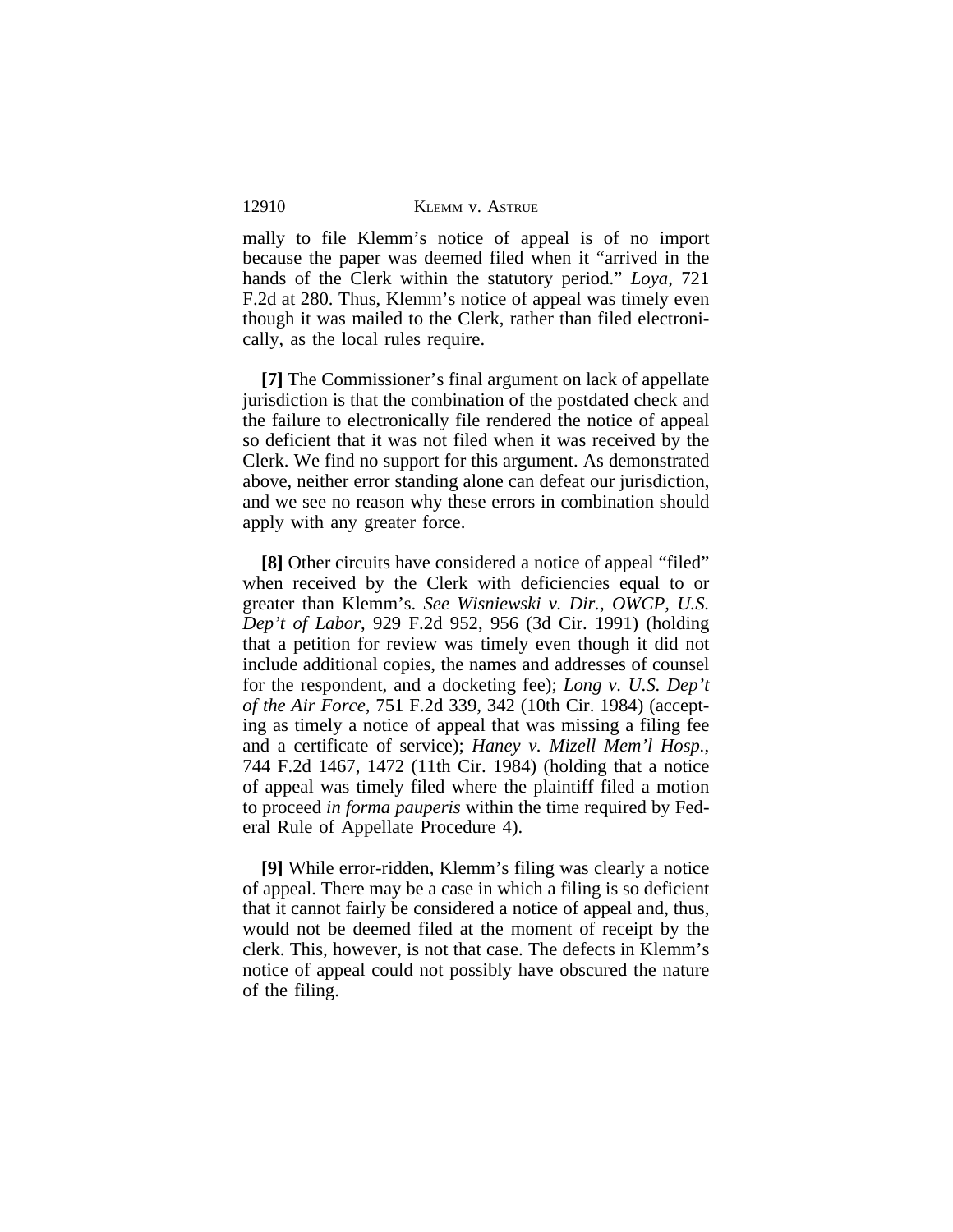| Klemm v. Astrue |  |  |
|-----------------|--|--|
|-----------------|--|--|

**[10]** Because the Clerk received Klemm's notice of appeal on October 10, 2006, and that date was within sixty days of the order from which Klemm appeals, we have jurisdiction over his appeal.

III.

**[11]** The Social Security Act grants to district courts jurisdiction to review only "final decisions" of the Commissioner. 42 U.S.C. § 405(g). Because a denial of a motion to reopen is a discretionary decision, it is not final and, thus, is not generally reviewable by a district court. *Udd v. Massanari*, 245 F.3d 1096, 1098-99 (9th Cir. 2001) (citing *Califano v. Sanders*, 430 U.S. 99, 107-09 (1977)). The Supreme Court, however, recognized an exception to this rule in *Sanders*. The Court explained that federal subject matter jurisdiction exists "where the . . . denial of a petition to reopen is challenged on constitutional grounds." *Sanders*, 430 U.S. at 109. We understand the *Sanders* exception to " 'appl[y] to any colorable constitutional claim of due process violation that implicates a due process right either to a meaningful opportunity to be heard or to seek reconsideration of an adverse benefits determination.' " *Udd*, 245 F.3d at 1099 (quoting *Evans v. Chater*, 110 F.3d 1480, 1483 (9th Cir. 1997)).

**[12]** A constitutional claim is colorable if it is "not 'wholly insubstantial, immaterial, or frivolous.' " *Id.* (quoting *Boettcher v. Sec'y of Health & Human Servs.*, 759 F.2d 719, 722 (9th Cir. 1985)); *see also Steel Co. v. Citizens for a Better Env't*, 523 U.S. 83, 89 (1998) ("Dismissal for lack of subjectmatter jurisdiction because of the inadequacy of the federal claim is proper only when the claim is 'so insubstantial, implausible . . . or otherwise completely devoid of merit as not to involve a federal controversy.' ") (quoting *Oneida Indian Nation of N.Y. v. County of Oneida*, 414 U.S. 661, 666 (1974)). A "mere allegation of a due process violation" is not a colorable constitutional claim. *Anderson v. Babbitt*, 230 F.3d 1158, 1163 (9th Cir. 2000) (citing *Hoye v. Sullivan*, 985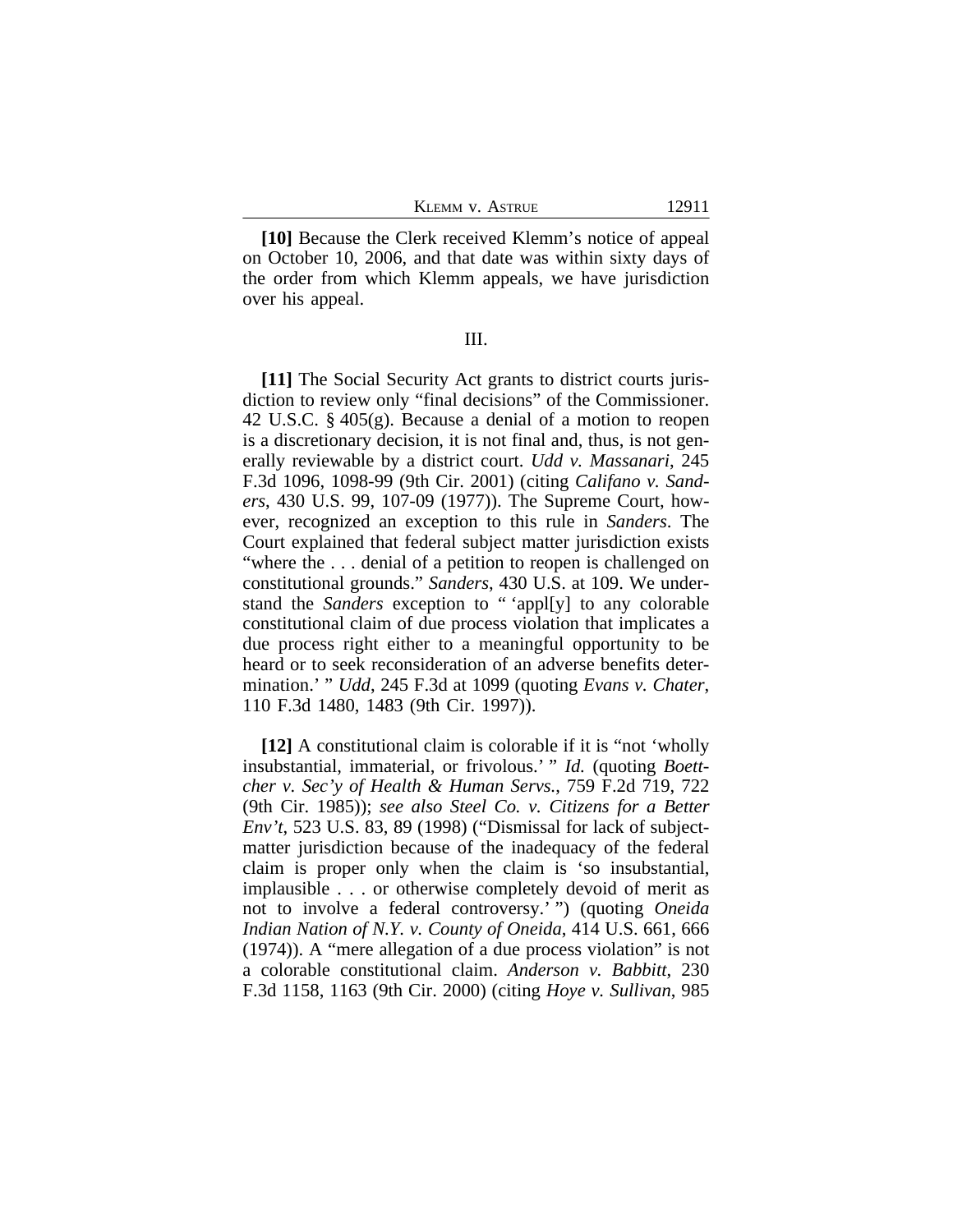F.2d 990, 992 (9th Cir. 1993)). Rather, the claim must be supported by " 'facts sufficient to state a violation of substantive or procedural due process.' " *Id.* (quoting *Hoye*, 985 F.2d at 992).

**[13]** Klemm contends that the denial of his motion to reopen violated his due process rights because mental impairments prevented him from petitioning for review of his initial denial of benefits. An allegation of mental impairment can form the basis of a colorable constitutional claim if the mental impairment prevented the claimant from understanding how to contest the denial of benefits. *Udd*, 245 F.3d at 1099 (holding that the claimant "asserted a colorable constitutional claim" where the claimant averred that "he lacked the mental capacity to understand" a termination of benefits and the process for review). Additionally, in *Evans* we recognized that allegations of mental impairment as defined by Social Security Ruling ("SSR") 91-5p amount to a colorable due process claim. *Evans*, 110 F.3d at 1483. SSR 91-5p directs an ALJ to grant a motion to reopen if a claimant "lacked the mental capacity to understand the procedures for requesting review." Factors affecting a claimant's capacity to understand the procedures include: (1) "inability to read or write," (2) "lack of facility with the English language," (3) "limited education," and (4) "any mental or physical condition which limits the claimant's ability to do things for him/herself." SSR 91-5p.

**[14]** Klemm does not present a colorable due process claim because his allegation of mental impairment is completely unsupported by facts. Nothing in the record evinces a mental impairment that could have prevented Klemm from understanding the process for appeal. Klemm applied for DIB in 1996 due to pain in his back and knees, not any mental impairment. Before the ALJ, Klemm testified that at the time of the initial denial he was "depressed," but he did not allege that his depression was such that he could not understand the review process. Moreover, the record is devoid of any medical evidence of depression in late 1996. Klemm suffered from